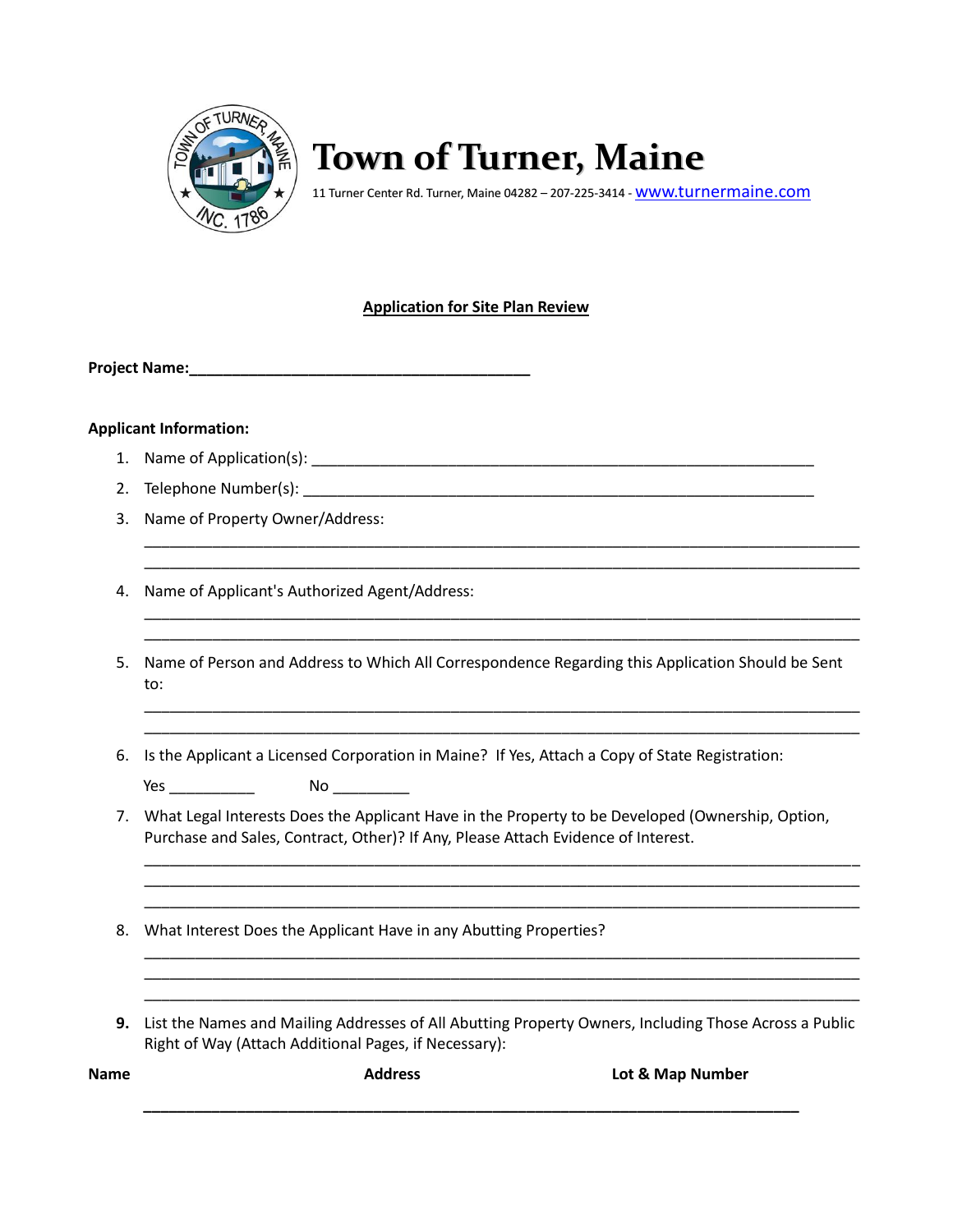**10.** Nature of Project. Please Describe the Nature of the Proposed Project Including Total Floor Area, Type of Materials/Products to be Handled, Hours of Operation, and Other Information to Familiarize the Planning Board with Your Application (Add Additional Pages, if Necessary):

**\_\_\_\_\_\_\_\_\_\_\_\_\_\_\_\_\_\_\_\_\_\_\_\_\_\_\_\_\_\_\_\_\_\_\_\_\_\_\_\_\_\_\_\_\_\_\_\_\_\_\_\_\_\_\_\_\_\_\_\_\_\_\_\_\_\_\_\_\_\_\_\_\_\_\_\_\_**

|                                    |                                                                  | <b>Land Information</b>                                                          |                                                                                                                                                                                                                                                                                                                     |
|------------------------------------|------------------------------------------------------------------|----------------------------------------------------------------------------------|---------------------------------------------------------------------------------------------------------------------------------------------------------------------------------------------------------------------------------------------------------------------------------------------------------------------|
| 11. Location of Property:          |                                                                  |                                                                                  |                                                                                                                                                                                                                                                                                                                     |
| - From Turner's Map:               |                                                                  |                                                                                  |                                                                                                                                                                                                                                                                                                                     |
| Section: ________                  |                                                                  |                                                                                  |                                                                                                                                                                                                                                                                                                                     |
|                                    |                                                                  | Lot: _________                                                                   |                                                                                                                                                                                                                                                                                                                     |
| -From County Registry:             |                                                                  | <b>Book:</b> ______                                                              |                                                                                                                                                                                                                                                                                                                     |
|                                    |                                                                  | Page: ______                                                                     |                                                                                                                                                                                                                                                                                                                     |
| 12. Acreage of Parcel: ___________ |                                                                  |                                                                                  |                                                                                                                                                                                                                                                                                                                     |
|                                    | 13. Acreage of Developed: ___________                            |                                                                                  |                                                                                                                                                                                                                                                                                                                     |
|                                    |                                                                  | 14. Zoning Districts in Which Project is Located: ______________________________ |                                                                                                                                                                                                                                                                                                                     |
| Wetland?                           | Yes: $\_\_$                                                      | No:                                                                              | 15. Is Any Portion of the Property Within 250 Feet of the High-Water Mark of Any River, Pond, Stream, or                                                                                                                                                                                                            |
| Flood Hazard Map?                  | Yes: $\frac{1}{2}$                                               | No: _______                                                                      | 16. Is Any Portion of the Property Within a Special Flood Hazard Area, as Defined by the Town of Turner                                                                                                                                                                                                             |
|                                    | 17. Is the Project Located on a Mapped Sand or Gravel Aquifer?   |                                                                                  |                                                                                                                                                                                                                                                                                                                     |
| Yes: $\_\_$                        | No:                                                              |                                                                                  |                                                                                                                                                                                                                                                                                                                     |
|                                    |                                                                  |                                                                                  | 18. State Below the Estimated Cost of the Project, as Proposed in the Application, and Itemize Major<br>Categories Including Estimate Costs of Activities to minimize, or Preventing Adverse effects of the<br>Surrounding Environment During Construction and/or Operation of the Project. (Attach a Finance Plan) |
| Legal: $\qquad \qquad$             |                                                                  | Storm Water: ____________ Landscaping: ___________                               |                                                                                                                                                                                                                                                                                                                     |
|                                    | Sewage Disposal: _________ Structures: _________                 | Erosion: __________                                                              |                                                                                                                                                                                                                                                                                                                     |
|                                    | Roads/Parking: _________ Water Supply: _________ Other: ________ |                                                                                  | $\boxed{\textbf{Total:}\quad}$                                                                                                                                                                                                                                                                                      |
|                                    |                                                                  |                                                                                  |                                                                                                                                                                                                                                                                                                                     |
|                                    |                                                                  | <b>Development Information</b>                                                   |                                                                                                                                                                                                                                                                                                                     |
|                                    |                                                                  |                                                                                  |                                                                                                                                                                                                                                                                                                                     |
|                                    |                                                                  |                                                                                  |                                                                                                                                                                                                                                                                                                                     |
| 21. Method of Infrastructure:      |                                                                  |                                                                                  |                                                                                                                                                                                                                                                                                                                     |
|                                    |                                                                  |                                                                                  |                                                                                                                                                                                                                                                                                                                     |
|                                    |                                                                  |                                                                                  |                                                                                                                                                                                                                                                                                                                     |